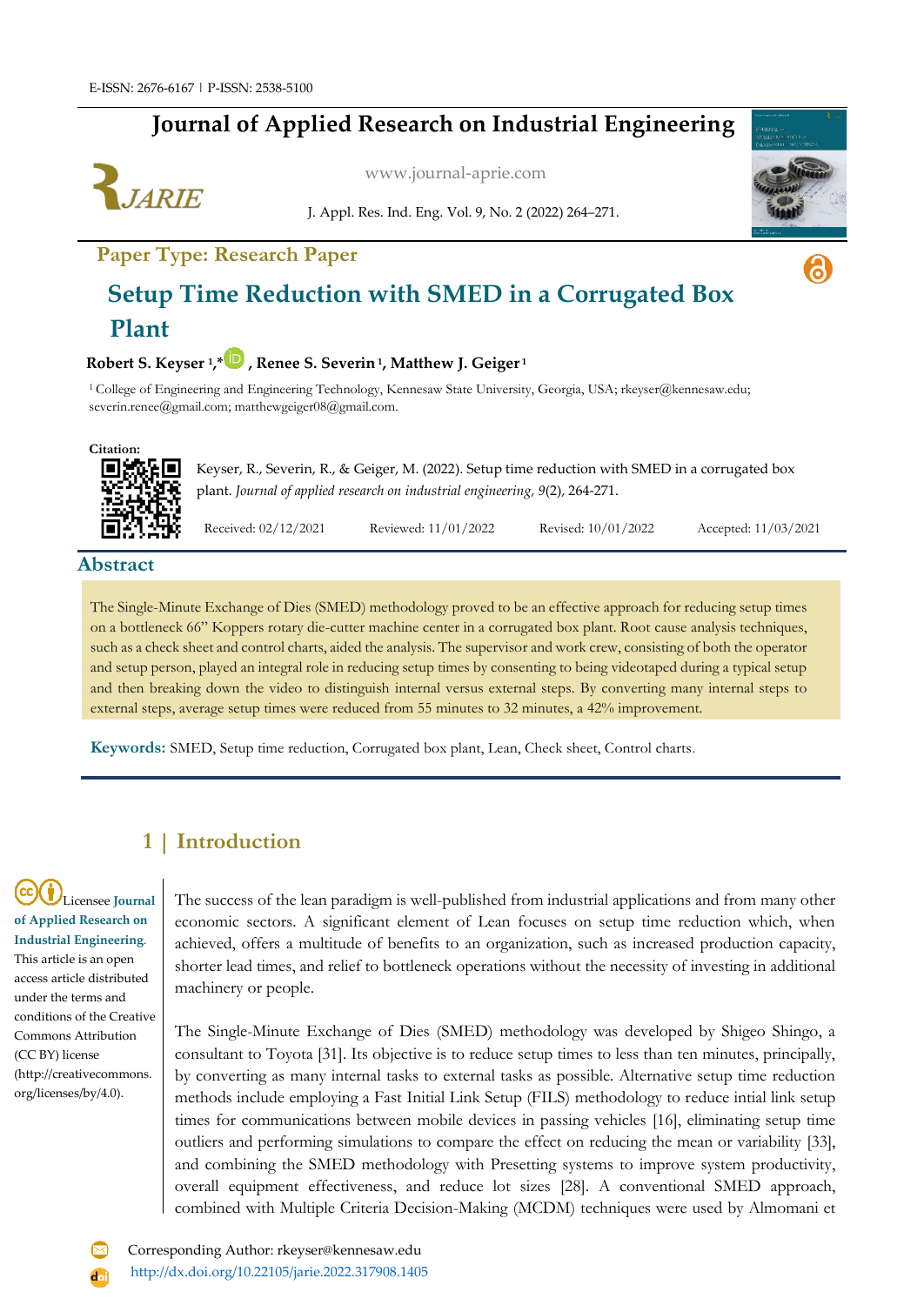al. [3] to reduce setup times, improve machine utilization, and increase the production and flexibility of a facility.

This paper focuses on pilot research of a setup time reduction study on a bottleneck 66" Koppers rotary die-cutter machine center in a corrugated box plant. This machine center needed relief and the SMED methodology, coupled with Five Whys and control charts, was employed as the alleviating mechanism.

### **2 | Literature Review**

The literature reveals successful setup time reduction in a variety of industries using the SMED methodology coupled with continuous improvement and root cause analysis techniques. Modified applications of SMED include combining the Five Whys technique to identify all possible root causes and their possible interations of setup losses to reduce setup times on a screen-printing machine [7] and a 5 axis CNC machine [2]. Rosa et al. [29] used Value Stream Mapping to identify areas of waste and simulation software to calculate simulated completions times and lead times in a steel-wire-rope manufacturing process, resulting in a 58.3% reduction in weekly setup times. Lora-Soto et al. [22] used SMED, Kaizen, 5S, and Value Stream Mapping to reduce setup times to impact machine layout and productivity in a copper transformation company.

Cakmakci and Karasu [10] integrated Methods-Time Measurement (MTM) with SMED, whereby MTM analysis was used to standardize internal setup activities and SMED was used to standardize and document logical setup procedures. In another study, Cakmakci [9] applied a Cpk index to actual data from dies of an air hole boring machine as a measure of equipment efficiency in conjunction with SMED to reduce setup times in an automotive rim manufacturing process.

Modern information technology can be used with SMED in complex situations, such as printed circuit board assembly processes to reduce setup times by 85% with savings of \$1.7 million per year [32] and in flat glass processing with savings up to 30% annually of the time spent on setups [15]. Lozano et al. [23] suggest using mean time between failure and mean time to repair for a more in-depth analysis of internal setup steps once internal and external steps have been identified.

Filho and Uzsoy [13] constructed a systems dynamic model combined with the Factory Physics perspective on a single-stage system producing a single product to demonstrate cumulative improvement gains in both machine setup time and repair time. King [20] suggests dramatic breakthroughs can be gained by involving knowledgeable people in brainstorming sessions during the SMED process.

SMED can be used to reduce the time per setup and to decrease the number of setups [27] and [4] and to reduce other time wasted activities in a metal stamping plant [5]. SMED was applied at two bottleneck operations to study the cost saving effect after reducing the setup times on an automotive battery assembly line [12]. Setup time reduction techniques have also been used to reduce inventory [24], inventory holding costs [21], total costs [30], and lead time [11] in the supply chain.

### **3 | Methodology**

The first step in this pilot study was to form a project team and then establish a setup time reduction goal. The project team consisted of both the operator and setup person (the Koppers crew), along with their supervisor, a maintenance technician, and the general foreman. The initial meeting took place in the breakroom. The discussion focused on reducing setup times on this bottleneck machine in order to increase production capacity and relieve stress on the Koppers crew. The Koppers die-cutter average setup time of 55.24 minutes during the last 25 setups before this meeting, as shown in *Fig. 1* using X-Individuals and Moving Range control charts, was discussed as a baseline metric, not as a means to point blame. An agreed upon setup time reduction goal was reached – a minimum 25% reduction of the current average setup time.

**265**

JARIE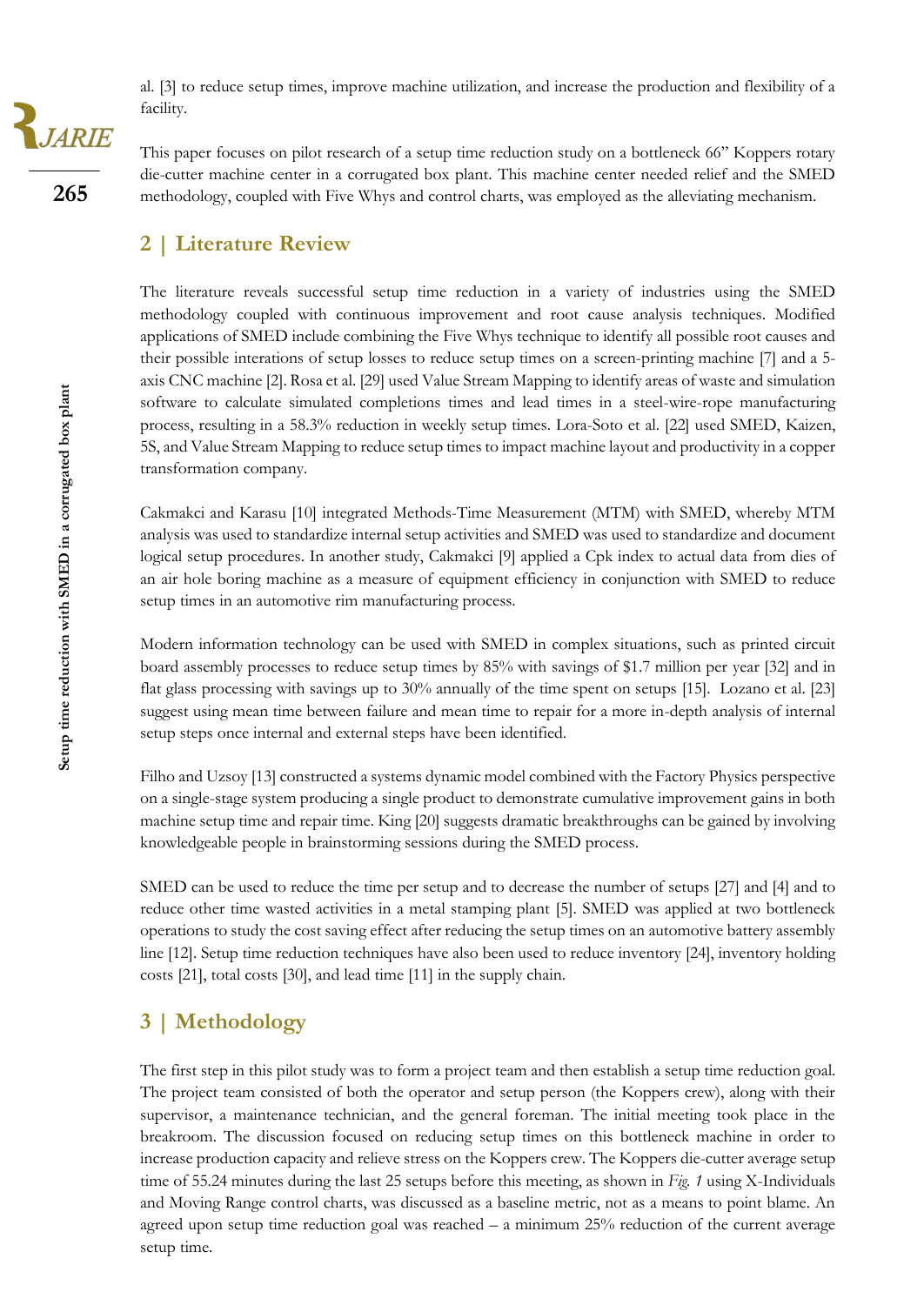



**Fig. 1. Setup times during the last 25 setups before SMED.**

The second step was to have the work crew define the setup tasks for each person, which encompassed all activities that occur from the last good box (or die-cut) from the previous run to the first good box (or die-cut) for the new run. Setup activities included breaking down the previous setup, setting up the new job, inspecting knock-off samples to match customer requirements on the work order with the sample, and getting the new job to run with all proper adjustments set.

The third step was to discuss the difference between internal tasks (setup tasks that must be performed while the machine is stopped) and external tasks (setup tasks that can be performed while the machine is running).

The fourth step was, with the Koppers crew's consent, to video record an average setup process with a handheld camcorder. The operator and setup person were recorded in separate videos by the supervisor and maintenance technicial, respectively, while performing their setup tasks simultaneously. The recording began at the time the last box from the previous order was produced and continued until the first box on the next order was ready to run. It was important to video record an average setup as it is currently being performed in order to create a valid baseline by which to compare setup times after implementing SMED.

The fifth step was to return to the breakroom and have the project team create a list of all tasks involved in the setup process. The objective was to have the Koppers crew identify and then categorize all tasks as either internal or external. Check sheets were used to itemize tasks, note their respective times, and then label each task as either internal or external. The Koppers crew understood that there may be opportunities to convert some internal tasks to external tasks to aid in reducing overall setup times. As anticipated, some internal tasks were, indeed, converted to external tasks as indicated on the check sheets.

The sixth step was to apply the revised internal and external tasks to future setups. Setup times were recorded for the first 25 consecutive setups after SMED implementation on X-Individuals and Moving Range control charts.

The seventh step consisted of reconvening in the breakroom and having the project team evaluate the control charts together. A discussion of (1) what was learned and (2) the benefits of setup time reduction ensued.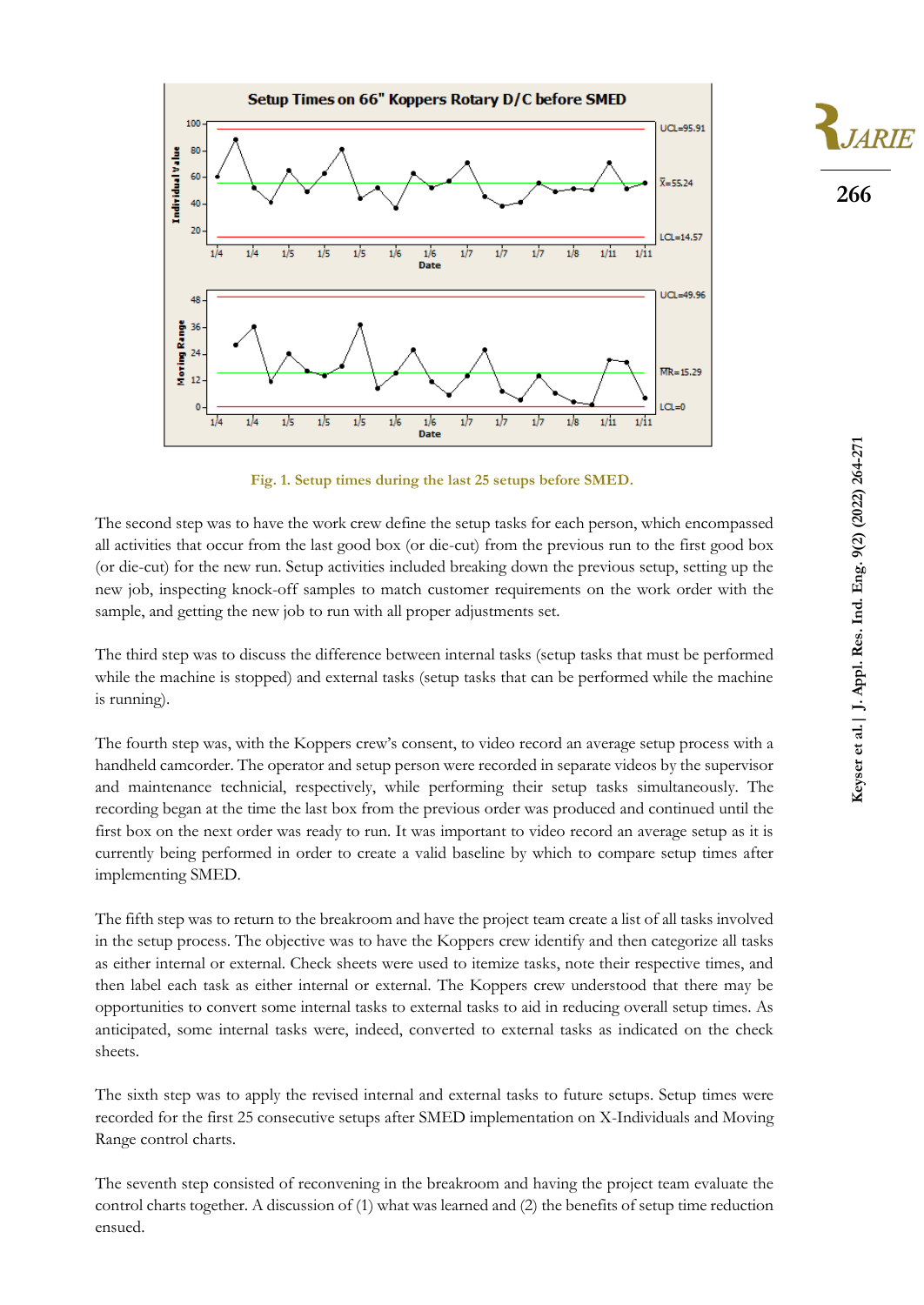### **4 | Analysis**

**JARIE** 

Following the video recording of the setup process on the Koppers die-cutter, the setup team met in the breakroom to break down the videos of both the operator and setup person on the same job. As the work crew reviewed the videos, the setup team created a list of tasks involved in the setup for both the operator (*Table 1*) and setup person (*Table 2*), with times required per task noted, and all tasks were identified as either internal tasks or external tasks. Some internal tasks were converted to external tasks, as indicated on the check sheets.

| Task No.     | Description                               | Task Time (in min) | <b>Internal or External</b>  |
|--------------|-------------------------------------------|--------------------|------------------------------|
| $\mathbf{1}$ | Set up feeder section                     | 1                  | Internal                     |
| 2            | Check misc. items (caliper, etc.)         | $\overline{4}$     | $Internal \implies External$ |
| 3            | Open machine and double lock-out          | 2                  | Internal                     |
| 4            | Replace printing dies                     | 6                  | Internal                     |
| 5            | Mount pull straps                         | 2                  | Internal                     |
| 6            | Check alignment of slots, pull rolls      | 1                  | Internal                     |
|              | Remove lock-outs and close<br>machine     | 2                  | Internal                     |
| 8            | Run samples and make adjustments          | 4                  | Internal                     |
| $\Omega$     | Set belts on beater section and<br>layboy | 2                  | Internal                     |
| 10           | Final adjustments                         | 2                  | $Internal \implies External$ |
|              | Total                                     | 26                 |                              |

**Table 1. Check sheet for identifying setup tasks by operator.**

| Table 2. Check sheet for identifying setup tasks by setup person. |  |  |  |  |
|-------------------------------------------------------------------|--|--|--|--|
|-------------------------------------------------------------------|--|--|--|--|

| Task No.       | Description                             | Task Time (in min) | <b>Internal or External</b>  |
|----------------|-----------------------------------------|--------------------|------------------------------|
| $\overline{1}$ | Mark final load tag from previous order | 2                  | Internal                     |
| 2              | Get die-board for next order            | 1                  | $Internal \implies External$ |
| 3              | Open machine and double lock-out        | 1                  | Internal                     |
| 4              | Remove old die-board on machine         | 3                  | Internal                     |
| 5              | Mount new die-board                     | 5                  | Internal                     |
| 6              | Measure die-board for score placement   | 1                  | Internal                     |
|                | Set scores                              | 3                  | Internal                     |
| 8              | Set stacker up                          | 5                  | Internal                     |
| 9              | Get load tags ready                     | 2                  | $Internal \implies External$ |
| 10             | Get dunnage                             | 5                  | $Internal \implies External$ |
| 11             | Remove lock-outs and close machine      | 1                  | Internal                     |
| 12             | Clean printing dies from previous order | 2                  | $Internal \implies External$ |
| 13             | Get ink for order                       | 5                  | $Internal \implies External$ |
| 14             | Check ink viscosity                     | 2                  | $Internal \implies External$ |
| 15             | Get print card to check print           | 1                  | Internal                     |
| 16             | Put more blanks in hopper               | 1                  | Internal                     |
| 17             | Check print on boxes                    | 1                  | Internal                     |
| 18             | Adjust stacker                          | 1                  | Internal                     |
| 19             | Prepare shrink-wrap machine             | 13                 | $Internal \implies$ External |
|                | Total                                   | 55                 |                              |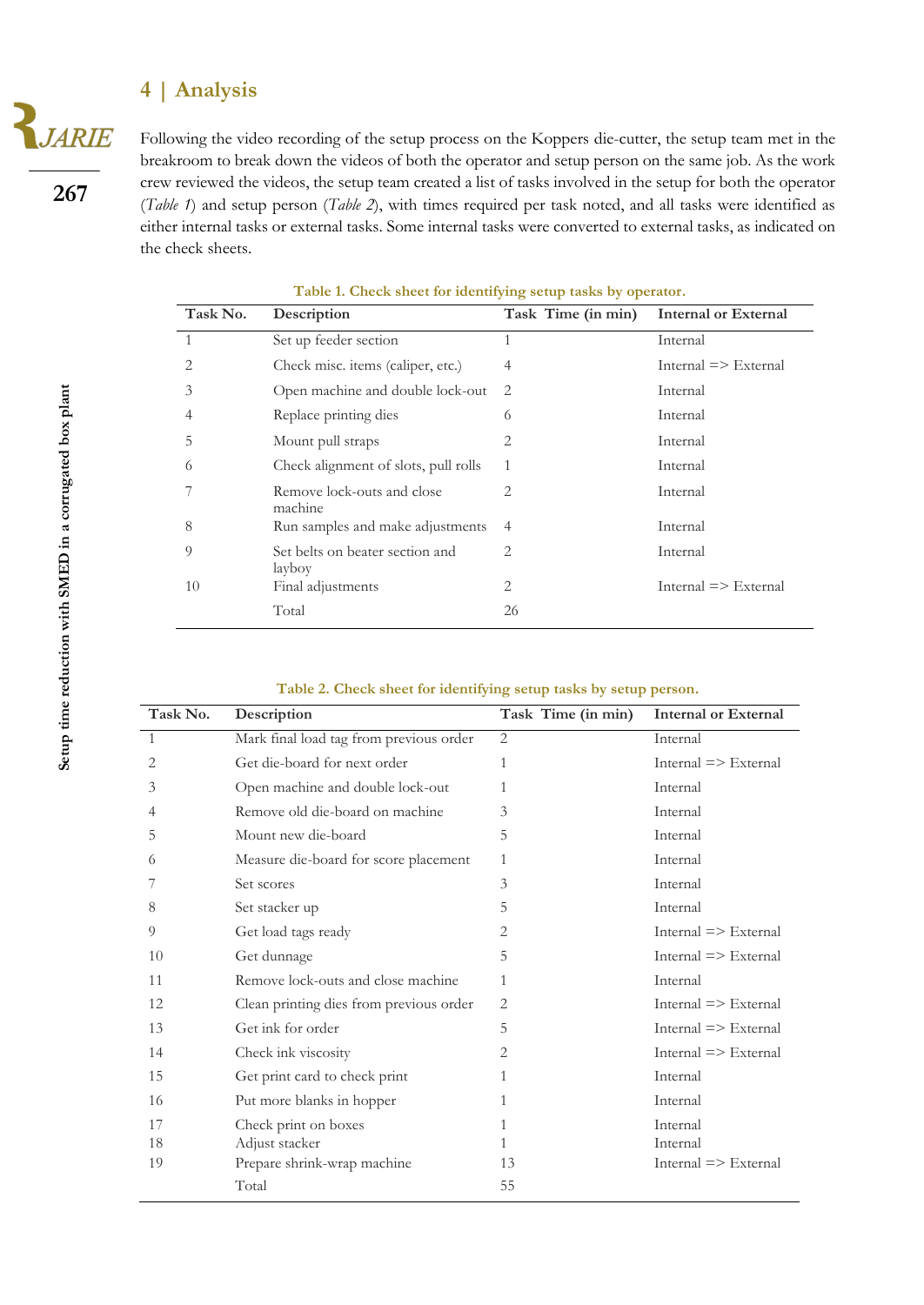The modifications to setup tasks were applied to the first 25 jobs on the Koppers die-cutter post-SMED implementation. Individual setup times, along with moving range values, were plotted on an X-Individuals and Moving Range control chart in *Fig. 2*.



**Fig. 2. Setup times during the last 25 setups after SMED.**

Although the mean setup time had been reduced to 37.6 minutes for these 25 setups, the average moving range increased from 15.29 minutes before SMED to 20.71 minutes after SMED. Upon closer inspection and discussion, this was attributed to four unusually high data points on the X-Individuals chart. Specifically, the setup times for data points 4, 11, 15, and 18 were 60, 90, 60, and 55 minutes, respectively. Recalling from memory and production sheet comments, the Koppers crew discussed reasons for why these unusually high setup times occurred.

For data point #4, an ink spill on the floor occurred during the setup process. The extra cleanup time extended this setup time. For data point #11, a dimensional mismatch between the work order and the customer print card resulted in extra time involving the supervisor and customer service to resolve this issue. For data point #15, the sheet size of sme of the raw material sheet stock was out-of-spec. sheet length variation from the corrugator led to the entire lot being manually sorted before running the order. For data point #18, extra time was required to get the two-color print (blue and red) within the narrow customer spec tolerance on the color swatches. This involved a trial-and-error approach of adding water and/or ammonia to the ink kits, cycling through the ink system, and inspecting knock-off samples until the desired shade of both ink colors were achieved.

Satisfied with justifying these anomalies and with corrective actions taken, these data points were removed from the post-SMED analysis and a revised control chart with 21 data points was evaluated, as shown in *Fig. 3*.

With 21 representative setup times after SMED, we observe that both the X-Individuals and Moving Range control charts are in-control. The average setup time is 32.14 minutes, and the average moving range is 12.85 minutes. Results before SMED versus after SMED are shown in *Table 3*.

**268**

**JARIE**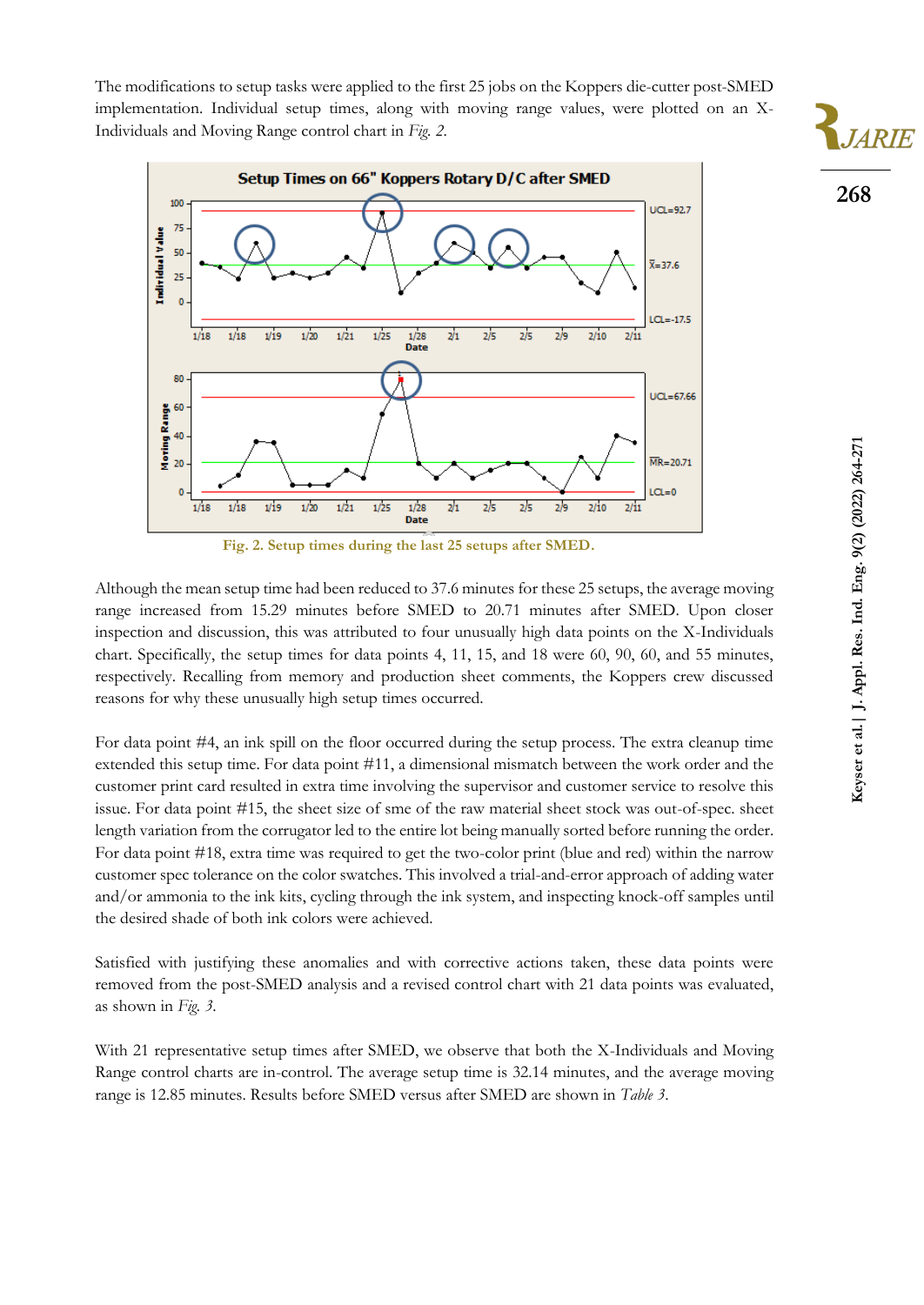**269**

**JARIE** 



**Fig. 3. Setup times during the first 25 setups after SMED with data points 4, 11, 15, and 18 removed.**

| Table 3. Results before and after SMED. |                   |                   |  |  |
|-----------------------------------------|-------------------|-------------------|--|--|
|                                         | $X$ -Ind (in      | $MR$ (in min)     |  |  |
|                                         | min)              |                   |  |  |
| <b>Before SMED</b>                      | 55.24             | 15.29             |  |  |
| <b>After SMED</b>                       | 32.14             | 12.85             |  |  |
| Net change                              | $\downarrow$ 23.1 | $\downarrow$ 2.44 |  |  |
| Improvement                             | $42\%$            | 16%               |  |  |

### **5 | Conclusions**

The objective of this pilot study, to reduce average setup time on the 66" Koppers rotary die-cutter by at least 25%, was achieved after implementing the SMED methodology. After four unusually high setup times were justifiably removed, the average setup time for the remaining 21 jobs after SMED was reduced by 42% versus the baseline average setup time. Further, the moving range chart showed a 16% reduction in average setup-to-setup times.

The contrast in results before and after SMED came as quite a surprise to the project team, particularly, the operator and setup person. A team discussion of what was learned led to creating a list of benefits associated with reduced setup times. The project team realized that by changing the way the Koppers crew performed their setup tasks, converting as many internal tasks to external tasks as possible, they could dramatically reduce their average setup times. In turn, this increases the machine center's production capacity. By running more orders through on each shift, it will relieve the stress associated with feeling like one has to work harder because the Koppers machine always appeared to be behind schedule. In addition, if similar results were achieved across all machine centers on all three shifts, then the production capacity of the box plant would increase substantially without adding any additional resources or expense, such as new machines, new hires, working overtime, working extra shifts (or days), etc.

The Koppers crew also suggested that longer setup times before SMED were not the result of machine neglect. Upon reflection, they stated that the maintenance department scheduled monthly PMs for all machines in the CMMS database. No issues were cited with the maintenance department during this study.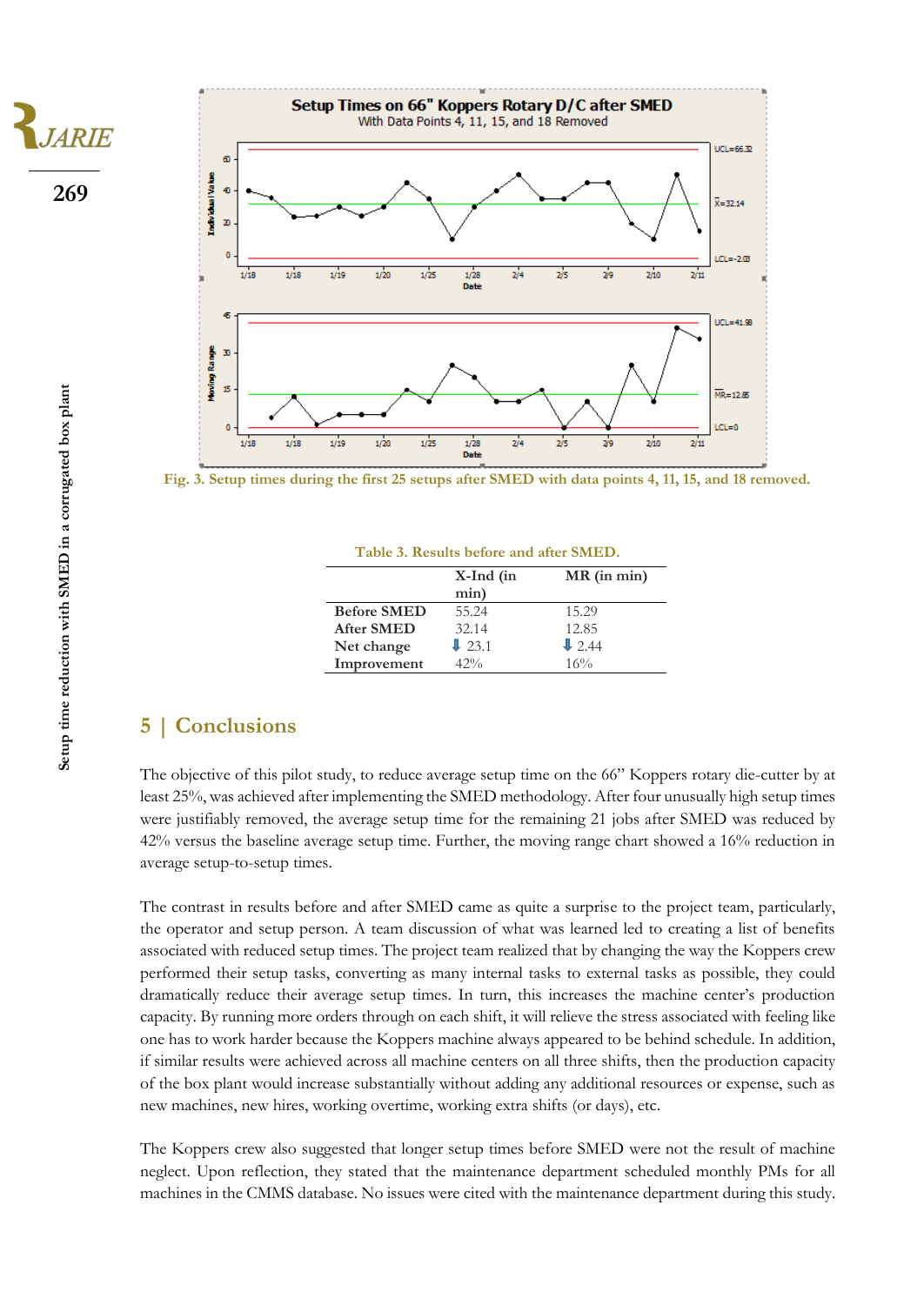The operator and setup person were especially pleased with their involvement on this pilot study and were quick to buy-in to the SMED process for the next round of setup time reduction efforts on this machine center.

#### **5.1| Areas for Future Study**

Future research could include a follow-up study of this particular machine center to try to further reduce setup times from an average of 32 minutes towards the SMED objective of less than ten minutes. Additionally, the SMED methodology could be applied to other machine centers in other departments at this facility to achieve similar results. Application of the SMED methodology used in this case study could also be applied in other industries to expand on the success of this setup time reduction approach.

#### **Funding**

No funding was provided for this research.

### **Conflicts of Interest**

All co-authors have seen and agree with the contents of the manuscript and there is no financial interest to report. We certify that the submission is original work and is not under review at any other publication.

### **References**

- Ahmad, R., & Soberi, M. S. F. (2018). Changeover process improvement based on modified SMED method and other process improvement tools application: an improvement project of 5-axis CNC machine operation in advanced composite manufacturing industry. *The international journal of advanced manufacturing technology*, *94*(1), 433-450. <https://doi.org/10.1007/s00170-017-0827-7>
- Almomani, M. A., Aladeemy, M., Abdelhadi, A., & Mumani, A. (2013). A proposed approach for setup time reduction through integrating conventional SMED method with multiple criteria decisionmaking techniques. *Computers & industrial engineering*, 66(2), 461-469. <https://doi.org/10.1016/j.cie.2013.07.011>
- Amrina, U., Junaedi, D., & Prasetyo, E. (2018, November). Setup reduction in injection moulding machine type JT220RAD by applying single minute's exchange of die (SMED). *IOP conference series: materials science and engineering* (Vol. 453, No. 1, p. 012033). IOP Publishing.
- Arief, R. K., & Nurlaila, Q. (2019, August). Setup time efficiencies of quick die change system in metal stamping process. *IOP conference series: materials science and engineering* (Vol. 602, No. 1, p. 012040). IOP Publishing.
- Braglia, M., Frosolini, M., & Gallo, M. (2017). SMED enhanced with 5-Whys Analysis to improve setupreduction programs: the SWAN approach. *The international journal of advanced manufacturing technology*, *90*(5), 1845-1855. <https://doi.org/10.1007/s00170-016-9477-4>
- Cakmakci, M. (2009). Process improvement: performance analysis of the setup time reduction-SMED in the automobile industry. *The international journal of advanced manufacturing technology*, *41*(1), 168- 179. <https://doi.org/10.1007/s00170-008-1434-4>
- Cakmakci, M., & Karasu, M. K. (2007). Set-up time reduction process and integrated predetermined time system MTM-UAS: a study of application in a large size company of automobile industry. *The international journal of advanced manufacturing technology*, *33*(3), 334-344. <https://doi.org/10.1007/s00170-006-0466-x>
- Roy, M. D., & Sana, S. S. (2021). Production rate and lot-size dependent lead time reduction strategies in a supply chain model with stochastic demand, controllable setup cost and trade-credit financing. *RAIRO: recherche opérationnelle*, *55*, S1469 - S1485. <https://doi.org/10.1051/ro/2020112>